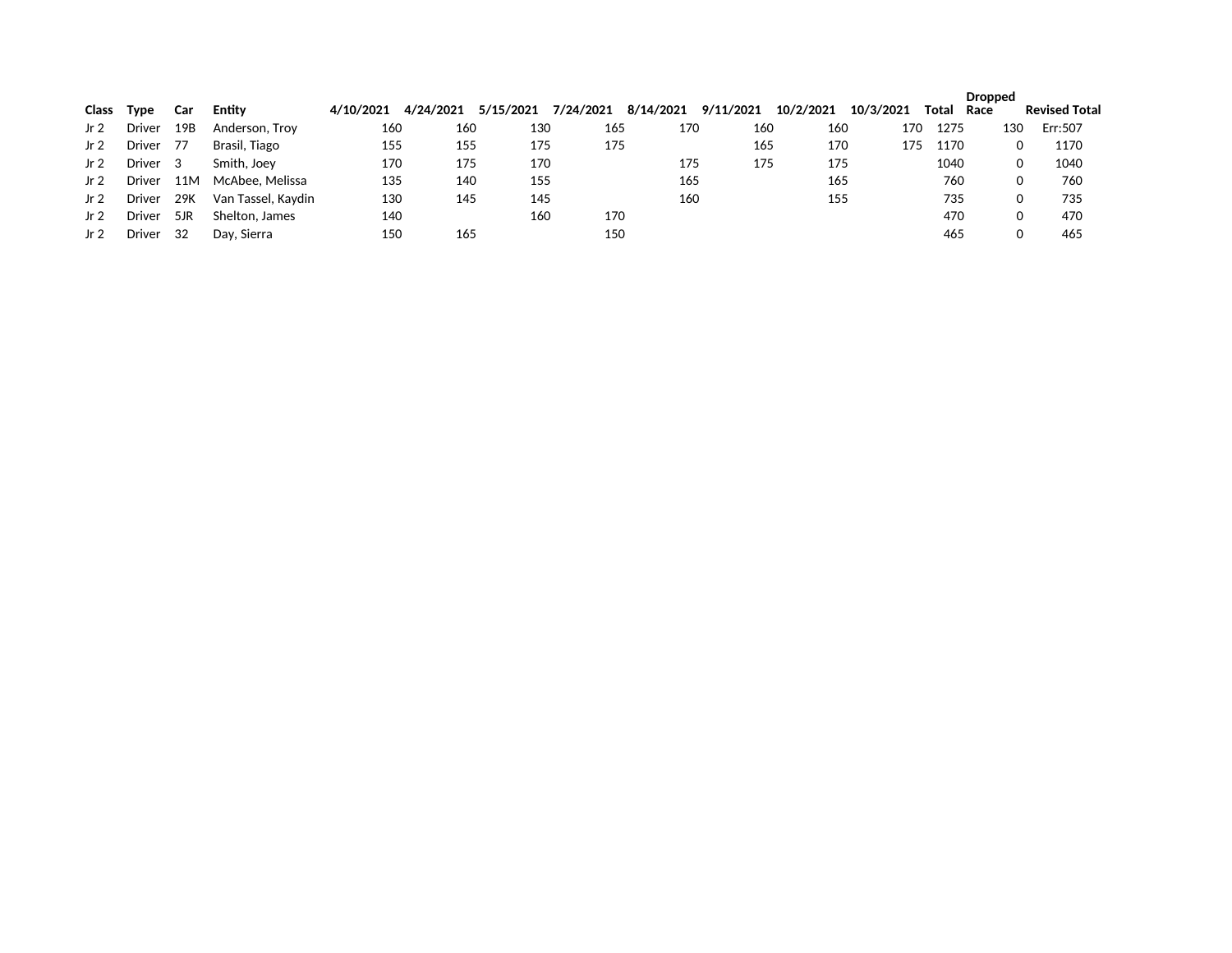| <b>Class</b> | Type          | Car  | Entity              | 4/10/2021 | 4/24/2021 | 5/15/2021 | 7/24/2021 | 8/14/2021 | 9/11/2021 | 10/2/2021 | 10/3/2021 | Total | Drop | <b>Revised Total</b> |
|--------------|---------------|------|---------------------|-----------|-----------|-----------|-----------|-----------|-----------|-----------|-----------|-------|------|----------------------|
| Beginner Box | Driver        | 48   | Childress, Landynn  | 160       | 170       | 145       | 170       | 150       | 140       | 175       | 175       | 1285  | 140  | 1145                 |
| Beginner Box | Driver        | 51X  | Mattos, Hudson      | 165       | 125       |           | 160       | 175       | 160       | 145       | 170       | 1100  |      | 1100                 |
| Beginner Box | Driver        | 4U   | Uzzell, Lee         | 145       | 165       | 160       | 110       | 155       | 135       | 155       | 165       | 1190  | 110  | 1080                 |
| Beginner Box | <b>Driver</b> | 9D   | Domingos, Tyce      | 175       | 175       | 175       | 175       |           | 170       | 165       |           | 1035  |      | 1035                 |
| Beginner Box | Driver        | 12J  | Fragoso, Judd       | 140       | 130       |           | 120       | 130       | 165       | 160       | 140       | 985   |      | 985                  |
| Beginner Box | Driver        | 4Z   | Darpli, Zavne       | 120       | 120       |           | 135       | 170       | 175       | 170       |           | 890   |      | 890                  |
| Beginner Box | Driver        | 11KK | Walls, Kinser       | 170       | 160       | 155       | 155       |           |           |           | 145       | 785   |      | 785                  |
| Beginner Box | Driver        | 5F   | Faulkner, Beau      |           | 140       | 170       | 115       | 125       | 130       |           |           | 680   |      | 680                  |
| Beginner Box | Driver        | 96   | Wilkinson, Konnor   | 125       | 115       | 115       | 100       | 135       |           |           |           | 590   |      | 590                  |
| Beginner Box | Driver 4      |      | Evett, Jaxson       | 135       | 110       |           |           |           |           |           |           | 245   |      | 245                  |
| Beginner Box | Driver        | 57H  | Vandecaveye, Hunter | 115       |           |           | 105       |           |           |           |           | 220   |      | 220                  |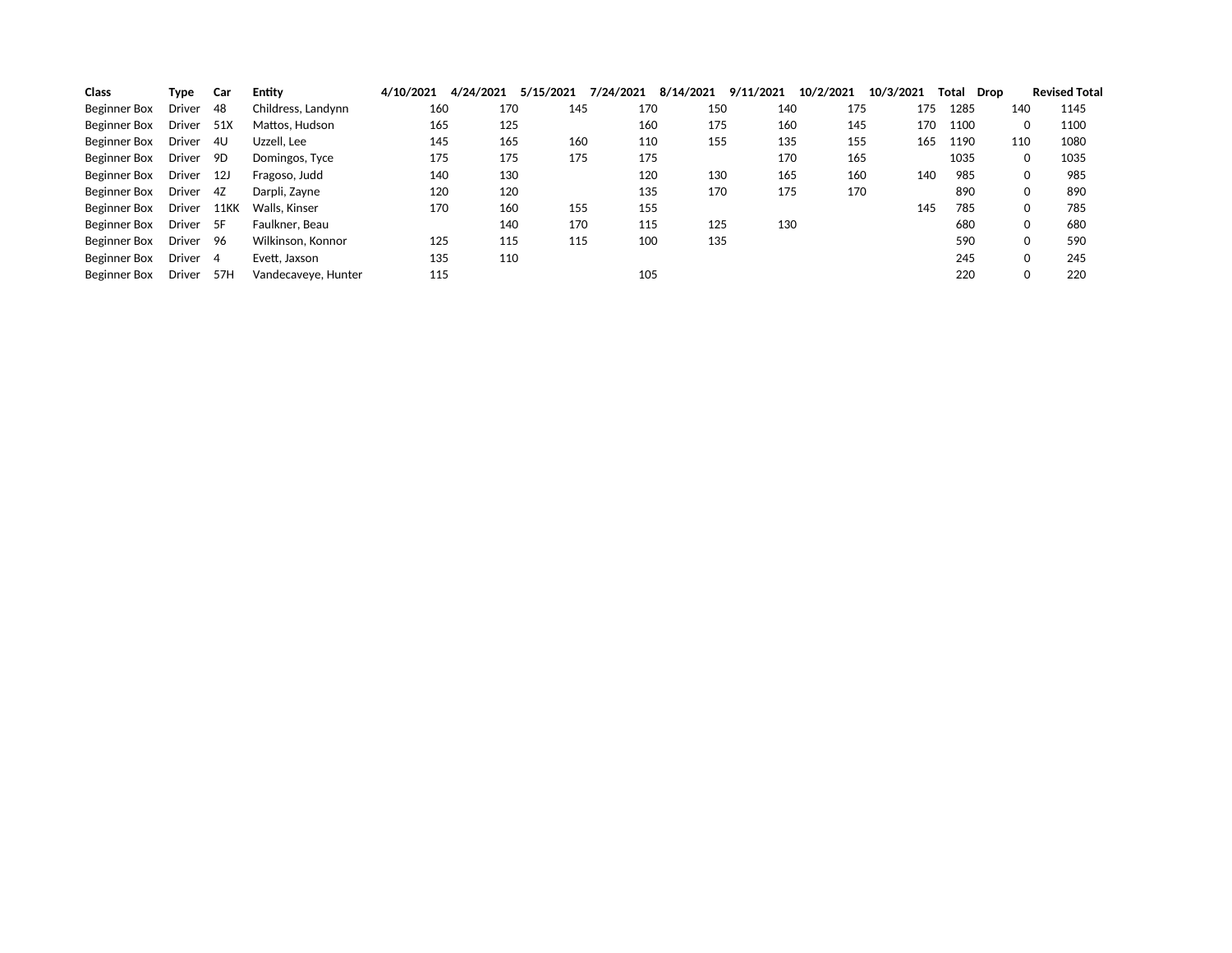| <b>Class</b>         | Type          | Car | Entitv             | 4/10/2021 | 4/24/2021 | 5/15/2021 | 7/24/2021 | 8/14/2021 | 9/11/2021 | 10/2/2021 | 10/3/2021 | Total<br>Drop | <b>Revised Total</b> |
|----------------------|---------------|-----|--------------------|-----------|-----------|-----------|-----------|-----------|-----------|-----------|-----------|---------------|----------------------|
| Beginner Flat        | Driver        | 200 | Van Tassle, Zavdin | 175       | 175       | 170       |           | 175       | 175       | 175       | 175       | 1220          | 1220                 |
| Beginner Flat        | <b>Driver</b> | 96  | Wilkinson, Olivia  | 170       | 170       | 175       | 175       | 170       | 165       |           | 160       | 1185          | 1185                 |
| Beginner Flat        | <b>Driver</b> | -56 | Chandler, Grevson  | 160       | 155       | 160       |           |           | 160       | 155       | 155       | 945           | 945                  |
| Beginner Flat        | Driver        | 522 | Spencer, Aleah     |           |           |           | 170       | 165       | 170       | 170       | 150       | 825           | 825                  |
| Beginner Flat        | Driver        | -4  | Johnson, Ryder     | 155       |           |           | 165       |           |           | 160       | 165       | 645           | 645                  |
| <b>Beginner Flat</b> | <b>Driver</b> | 5W  | Griffin, William   | 165       | 165       |           |           |           |           |           |           | 330           | 330                  |
| <b>Beginner Flat</b> | <b>Driver</b> | -16 | Sagmiller, Iven    |           | 160       | 165       |           |           |           |           |           | 325           | 325                  |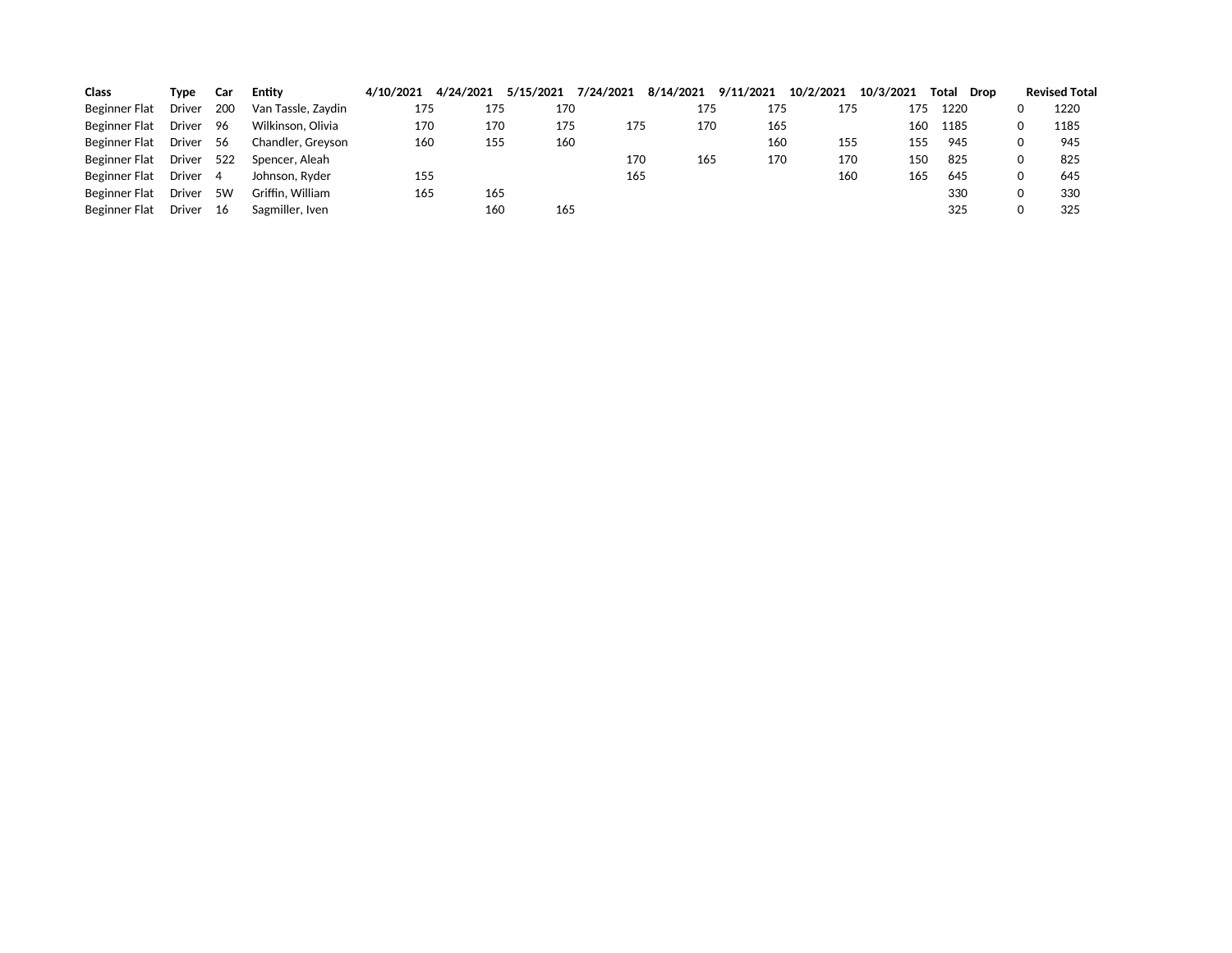| <b>Class</b>     | Type       | Car  | Entity          | 4/10/2021 | 4/24/2021 | 5/15/2021 | 7/24/2021 | 8/14/2021 | 9/11/2021 | 10/2/2021 | 10/3/2021 | Total | Drop | <b>Revised Total</b> |
|------------------|------------|------|-----------------|-----------|-----------|-----------|-----------|-----------|-----------|-----------|-----------|-------|------|----------------------|
| <b>Box Stock</b> | Driver     | 7B   | Brumley, John   | 170       | 175       | 160       | 155       | 155       | 170       | 175       | 165       | 1325  |      | 1170<br>155          |
| <b>Box Stock</b> | Driver     | 10S  | Soares, Deegan  | 105       | 165       | 165       |           | 165       | 175       | 160       | 170       | 1105  |      | 1105<br>0            |
| Box Stock        | Driver     | - 36 | Walls, Blaine   | 155       | 130       | 170       | 160       | 130       | 160       | 165       | 155       | 1225  |      | 1095<br>130          |
| Box Stock        | Driver     | 120  | Steitz, Wyatt   | 150       | 160       | 150       | 110       | 170       | 125       | 150       | 115       | 1130  |      | 110<br>1020          |
| Box Stock        | Driver 22A |      | Anderson, Logan | 130       | 155       | 145       | 140       | 145       | 135       | 145       | 145       | 1140  |      | 130<br>1010          |
| Box Stock        | Driver 4   |      | Kirby, Brystol  | 115       | 140       | 125       | 130       | 135       | 120       | 140       | 120       | 1025  |      | 115<br>910           |
| Box Stock        | Driver     | 70B  | Loguaci, Brody  | 160       |           |           | 105       | 160       | 155       | 135       | 140       | 855   |      | 855<br>0             |
| Box Stock        | Driver     | 10M  | Moodv. Stella   | 145       | 145       | 110       | 135       | 125       | 145       |           |           | 805   |      | 805<br>0             |
| Box Stock        | Driver     | 999  | Mead. Jaden     | 125       |           |           |           | 150       |           | 170       | 135       | 580   |      | 580<br>0             |
| Box Stock        | Driver     | 18C  | Cordova, Gavin  | 165       | 170       | 175       |           |           |           |           |           | 510   |      | 510<br>0             |
| <b>Box Stock</b> | Driver 55  |      | Mora, Mikie     | 175       |           |           | 150       |           | 140       |           |           | 465   |      | 465                  |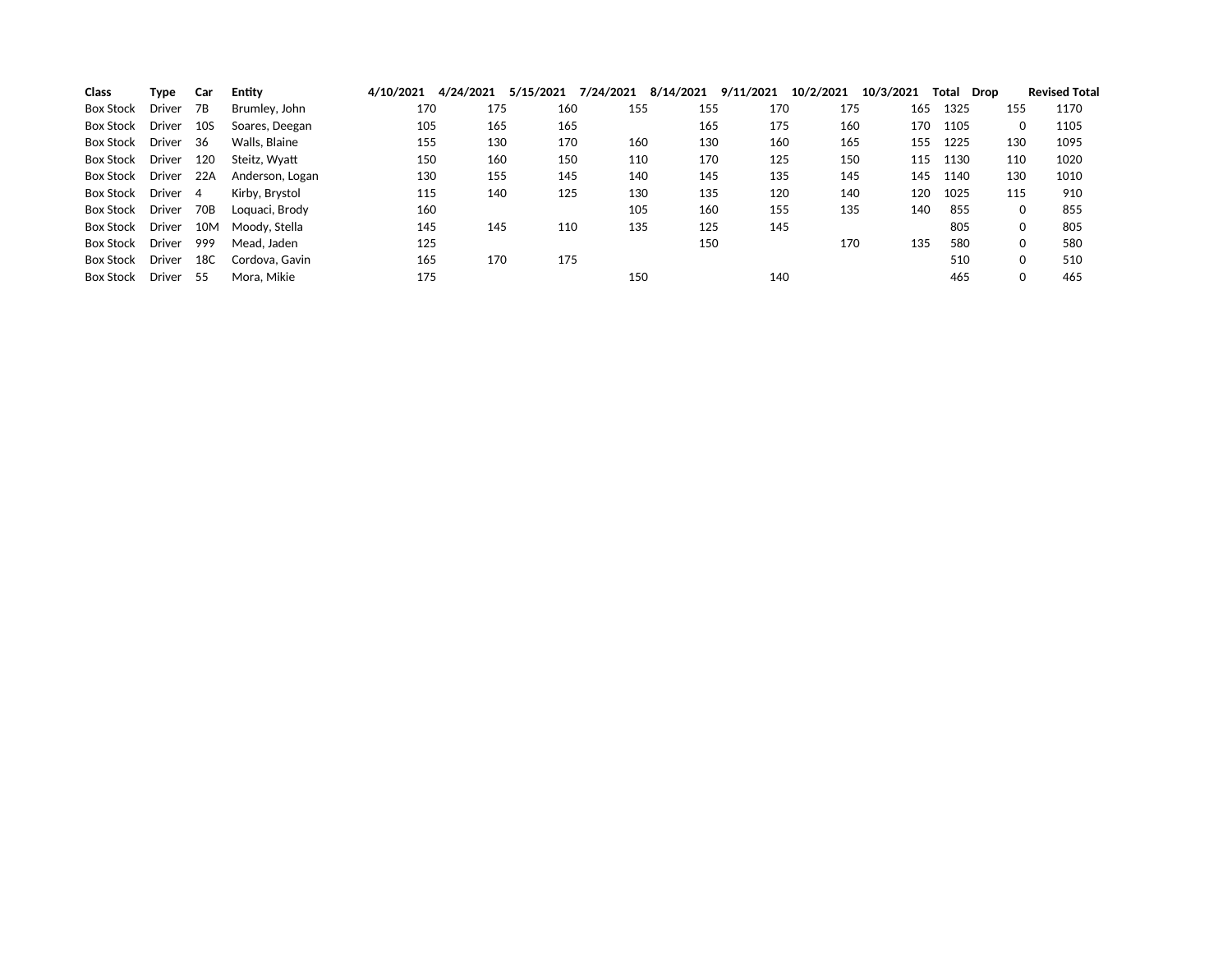| <b>Class</b> | Type                | Car  | Entity            | 4/10/2021 | 4/24/2021 | 5/15/2021 | 7/24/2021 | 8/14/2021 | 9/11/2021 | 10/2/2021 | 10/3/2021 | Total | Drop |     | <b>Revised Total</b> |
|--------------|---------------------|------|-------------------|-----------|-----------|-----------|-----------|-----------|-----------|-----------|-----------|-------|------|-----|----------------------|
| Limited Mods | Driver              | -83  | Tartaglia, Daniel | 165       | 175       | 145       | 175       | 175       | 160       | 170       | 165       | 1330  |      | 145 | 1185                 |
| Limited Mods | Driver              | - 22 | Norona, Nick      | 150       | 155       | 165       | 165       | 165       | 170       | 175       | 155       | 1300  |      | 150 | 1150                 |
| Limited Mods | Driver              |      | 11C Cordova. Eian | 155       | 165       | 160       | 170       |           | 175       | 150       | 175       | 1150  |      | 0   | 1150                 |
| Limited Mods | Driver 11           |      | Norona. Rich      | 160       | 160       | 170       | 155       | 145       | 140       | 145       | 150       | 1225  |      | 140 | 1085                 |
| Limited Mods | Driver <sub>2</sub> |      | Shrum. Lee        | 135       | 135       | 150       | 160       | 160       | 150       | 165       | 140       | 1195  |      | 135 | 1060                 |
| Limited Mods | Driver              | 72   | Israelian, Jason  | 140       |           |           | 145       | 155       | 165       | 140       | 145       | 890   |      |     | 890                  |
| Limited Mods | Driver              | - 14 | Ward, Danny       |           | 150       |           | 150       | 170       | 145       |           | 170       | 785   |      |     | 785                  |
| Limited Mods | Driver 73           |      | Holliday, Shane   |           | 140       | 155       |           | 150       |           | 155       | 135       | 735   |      |     | 735                  |
| Limited Mods | Driver              | - 7  | Walker, Robert    | 170       | 170       | 175       |           |           |           |           |           | 515   |      |     | 515                  |
| Limited Mods | Driver              | 1K   | Hohlbauch, Dale   |           | 125       |           |           |           |           | 160       | 160       | 445   |      |     | 445                  |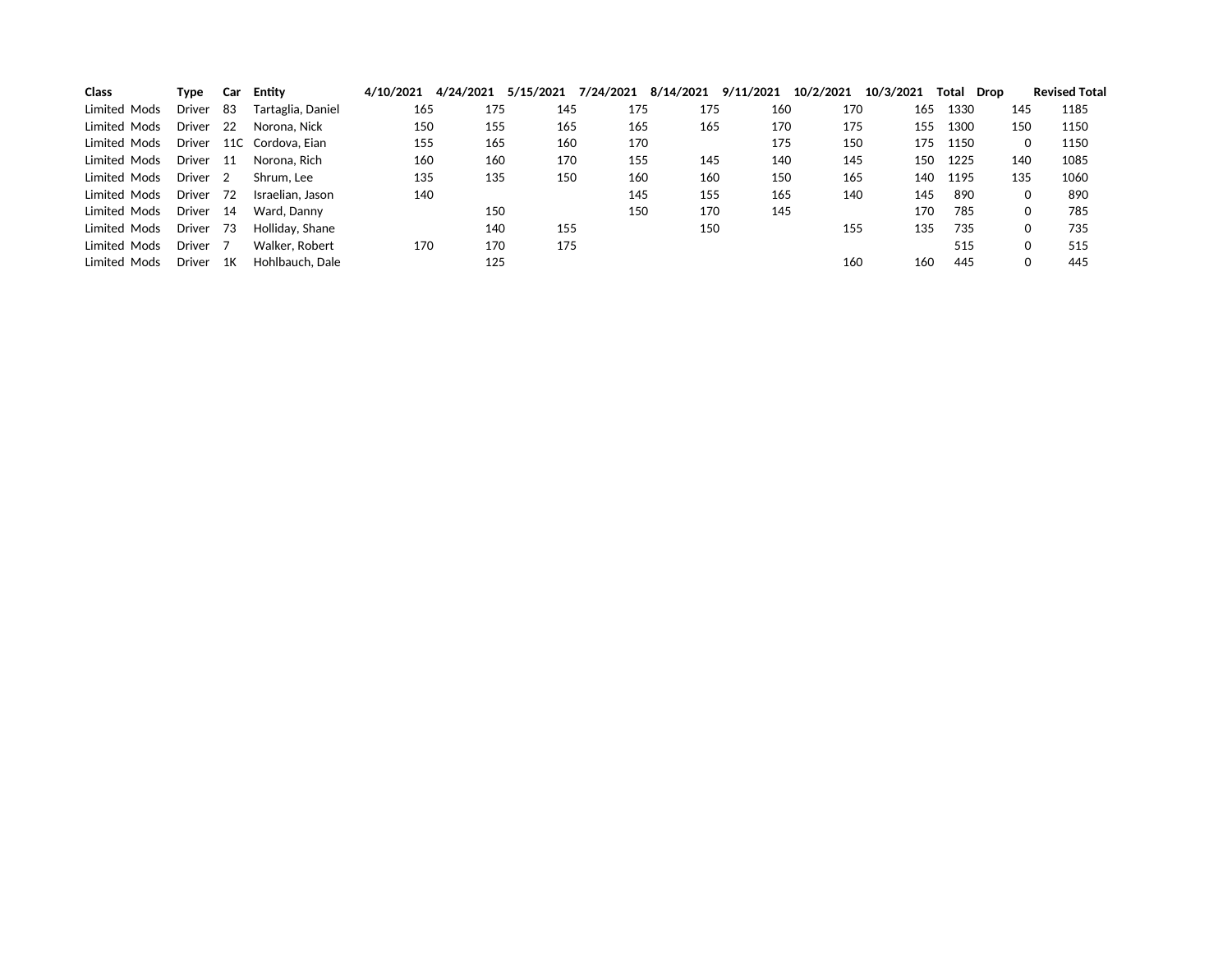| <b>Class</b> | Type          | Car  | Entity                  | 4/10/2021 | 4/24/2021 | 5/15/2021 | 7/24/2021 | 8/14/2021 | 9/11/2021 | 10/2/2021 | 10/3/2021 | Total Drop |              | <b>Revised Total</b> |
|--------------|---------------|------|-------------------------|-----------|-----------|-----------|-----------|-----------|-----------|-----------|-----------|------------|--------------|----------------------|
| Pure Stock   | <b>Driver</b> | 91   | Hohlbauch, Cory         | 115       | 155       | 135       | 145       | 165       | 155       | 175       | 170       | 1215       | 115          | 1100                 |
| Pure Stock   | <b>Driver</b> | -83  | Tartaglia, Lucas        | 145       | 145       | 120       | 165       | 140       | 170       | 150       | 155       | 1190       | 120          | 1070                 |
| Pure Stock   | Driver        | - 06 | Smith, Daniel           | 120       | 140       | 165       |           | 160       | 165       | 165       | 135       | 1050       | $\mathbf{0}$ | 1050                 |
| Pure Stock   | Driver        | 96X  | Mitchell, Logan         | 175       | 175       | 175       | 175       | 175       | 160       |           |           | 1035       | $\mathbf{0}$ | 1035                 |
| Pure Stock   | Driver        | 8    | Smith, Ricky            |           | 135       | 90        | 160       |           |           |           | 175       | 560        | 0            | 560                  |
| Pure Stock   | Driver 6      |      | Goulart, Richie         | 170       | 170       | 160       |           |           |           |           |           | 500        | $\Omega$     | 500                  |
| Pure Stock   | Driver 3      |      | Serpa, Shane            | 135       | 160       | 170       |           |           |           |           |           | 465        | $\Omega$     | 465                  |
| Pure Stock   | Driver        | -9   | Bebb. Gene              |           | 165       | 125       |           |           |           |           |           | 290        | 0            | 290                  |
| Pure Stock   | Driver        | -45  | Rost, Kevin             |           | 120       | 130       |           |           |           |           |           | 250        | $\Omega$     | 250                  |
| Pure Stock   | Driver 6      |      | Caetano, Blake          | 155       | 90        |           |           |           |           |           |           | 245        | $\Omega$     | 245                  |
| Pure Stock   | Driver        | - 02 | Carter, Rylan           | 130       | 110       |           |           |           |           |           |           | 240        | $\mathbf{O}$ | 240                  |
| Pure Stock   | <b>Driver</b> | 22   | <b>Faulkner, Dallas</b> |           | 100       |           |           |           |           |           |           | 100        | $\Omega$     | 100                  |
| Pure Stock   | <b>Driver</b> | 14   | Young, Justin           |           | 85        |           |           |           |           |           |           | 85         | 0            | 85                   |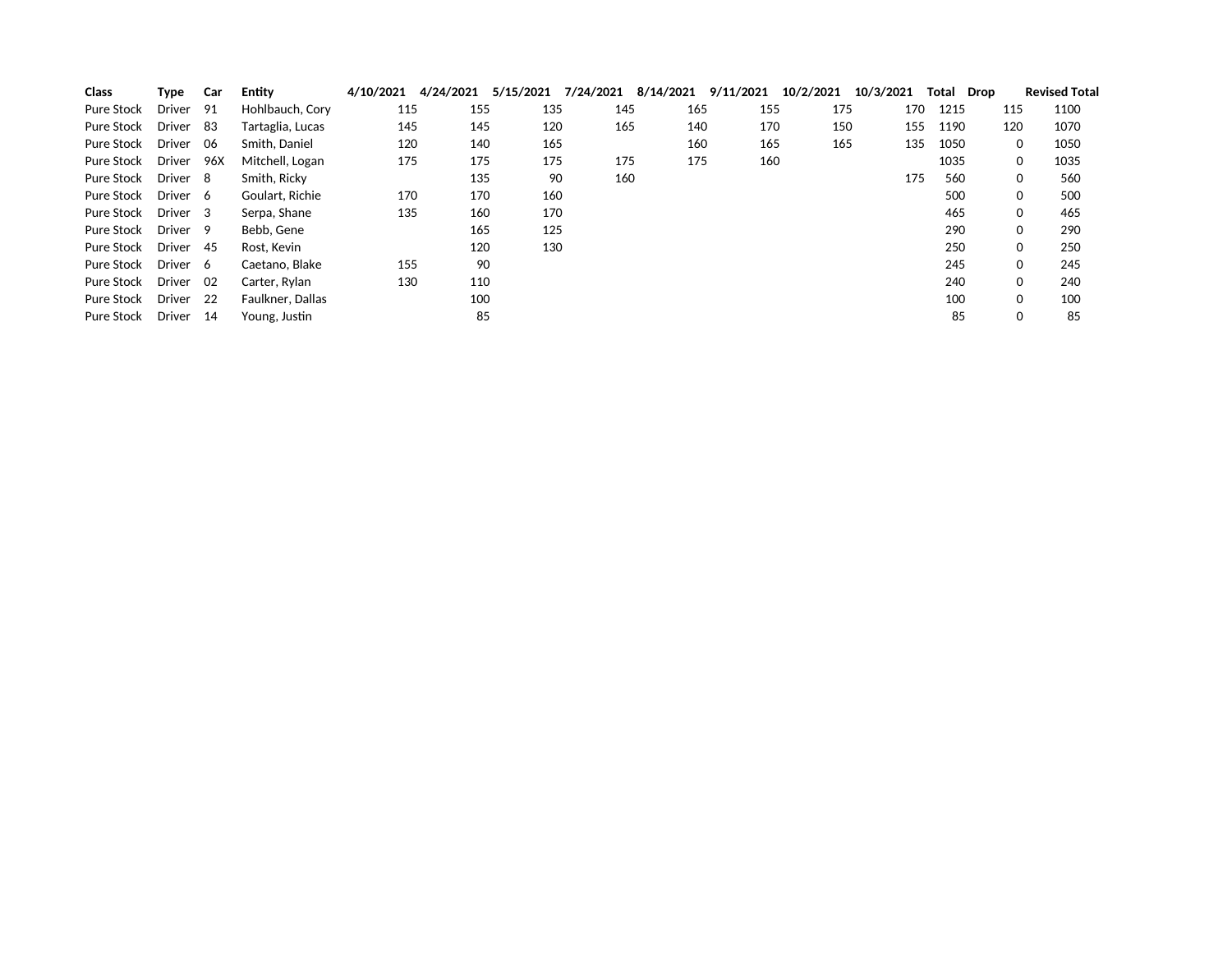| Class      | Type          | Car       | <b>Entity</b>       | 4/10/2021 | 4/24/2021 | 5/15/2021 | 7/24/2021 | 8/14/2021 | 9/11/2021 | 10/2/2021 | 10/3/2021 | Total | Drop |              | <b>Revised Total</b> |
|------------|---------------|-----------|---------------------|-----------|-----------|-----------|-----------|-----------|-----------|-----------|-----------|-------|------|--------------|----------------------|
| 250 Winged | Driver        | 9C        | Bell, Conner        | 175       | 175       | 175       | 175       | 145       | 175       | 170       | 170       | 1360  |      | 145          | 1215                 |
| 250 Winged | Driver        | 21B       | Gillio, Brayson     | 150       | 165       | 160       | 150       | 135       | 160       | 175       | 175       | 1270  |      | 135          | 1135                 |
| 250 Winged | Driver        | -23       | Revious, Cole       | 160       | 170       | 130       | 140       |           | 170       | 165       | 165       | 1100  |      | 0            | 1100                 |
| 250 Winged | Driver        | ЗК        | Avila, Karstyn      | 135       | 140       | 150       | 120       | 160       | 165       | 160       | 160       | 1190  |      | 120          | 1070                 |
| 250 Winged | <b>Driver</b> | 88K       | <b>Bell. Kinser</b> | 110       | 105       | 170       | 145       |           | 155       | 135       | 135       | 955   |      | $\Omega$     | 955                  |
| 250 Winged | <b>Driver</b> | 15A       | Alves, Andrew       | 120       | 155       | 120       | 135       | 165       | 130       |           | 125       | 950   |      | $\Omega$     | 950                  |
| 250 Winged | <b>Driver</b> | 27        | Hearron, Corbin     | 130       | 130       | 135       | 115       | 155       |           | 150       | 120       | 935   |      | 0            | 935                  |
| 250 Winged | Driver        | - 19      | Revious, Chelby     | 125       | 115       | 100       | 155       |           | 145       | 125       | 130       | 895   |      | 0            | 895                  |
| 250 Winged | Driver        | - 8       | Hutchings, Alexis   | 145       | 125       | 145       | 130       | 150       |           |           | 140       | 835   |      | 0            | 835                  |
| 250 Winged | Driver        | $11^{**}$ | Wilkinson, Kylie    | 165       | 160       | 140       | 110       |           |           | 115       | 115       | 805   |      | 0            | 805                  |
| 250 Winged | Driver        | 101       | Tallant, Wyatt      | 140       | 150       | 165       | 100       | 130       |           | 120       |           | 805   |      | 0            | 805                  |
| 250 Winged | Driver        | 28M       | Van Essen, Megan    | 105       |           | 115       |           | 125       | 140       | 145       | 155       | 785   |      | 0            | 785                  |
| 250 Winged | Driver        | 2K        | Oliveira, Kayden    |           | 110       | 125       | 95        |           | 135       | 130       | 145       | 740   |      | $\Omega$     | 740                  |
| 250 Winged | Driver        | -16       | Wells, Halev        | 155       | 120       | 155       | 125       | 140       |           |           |           | 695   |      | $\Omega$     | 695                  |
| 250 Winged | Driver        | 57J       | Vandercaveye, Jared | 100       | 135       | 110       | 105       |           |           |           |           | 450   |      | $\mathbf{0}$ | 450                  |
| 250 Winged | Driver        | -11       | Green, Michael      | 115       |           |           |           |           |           |           |           | 115   |      | $\Omega$     | 115                  |
| 250 Winged | Driver        | 09S       | Sousa, Toni Sophia  |           |           | 105       |           |           |           |           |           | 105   |      | 0            | 105                  |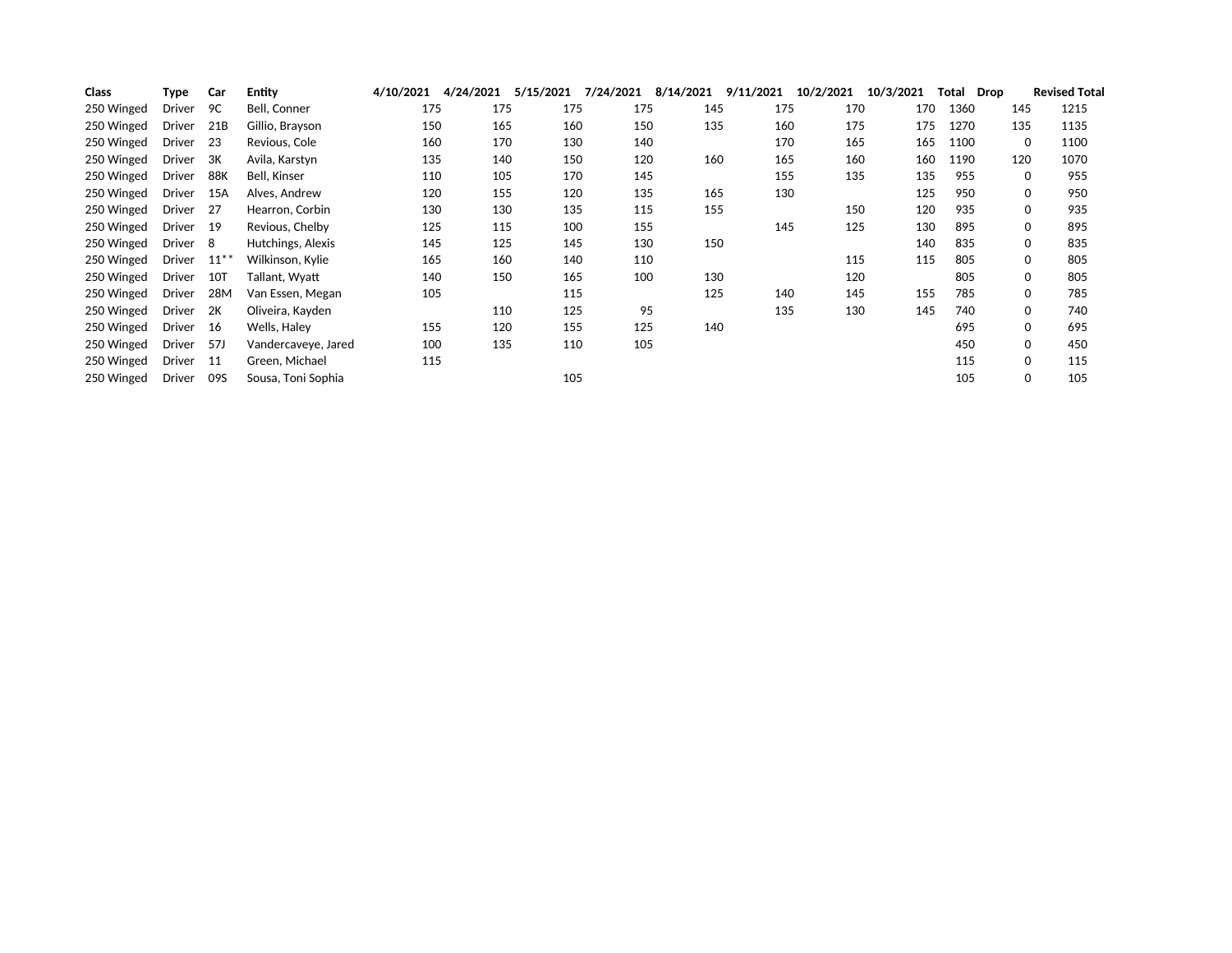| Class | <b>Type</b>  | Car  | Entity            | 4/10/2021 | 4/24/2021 | 5/15/2021 | 7/24/2021 | 8/14/2021 9/11/2021 |     | 10/2/2021 | Total | Drop | <b>Revised Total</b> |
|-------|--------------|------|-------------------|-----------|-----------|-----------|-----------|---------------------|-----|-----------|-------|------|----------------------|
|       | Clone Driver | - 32 | Silva. Dustin     | 175       | 170       | 165       | 170       | 170                 | 175 | 175       | 1200  | 165  | 1035                 |
|       | Clone Driver | 96X  | Mitchell, Logan   | 170       | 175       | 170       |           | 165                 |     |           | 680   |      | 680<br>0             |
|       | Clone Driver | - 87 | Gassett. Chase    | 130       | 140       |           | 160       |                     |     |           | 430   |      | 430<br>0             |
|       | Clone Driver | - 20 | Sagmiller, Nick   |           | 155       |           |           | 175                 |     |           | 330   |      | 330<br>0             |
|       | Clone Driver | -83  | Tartaglia, Daniel |           |           | 155       |           |                     |     |           | 155   |      | 155<br>0             |
|       | Clone Driver | 420  | Lopez, Jesse      | 110       |           |           |           |                     |     |           | 110   |      | 110                  |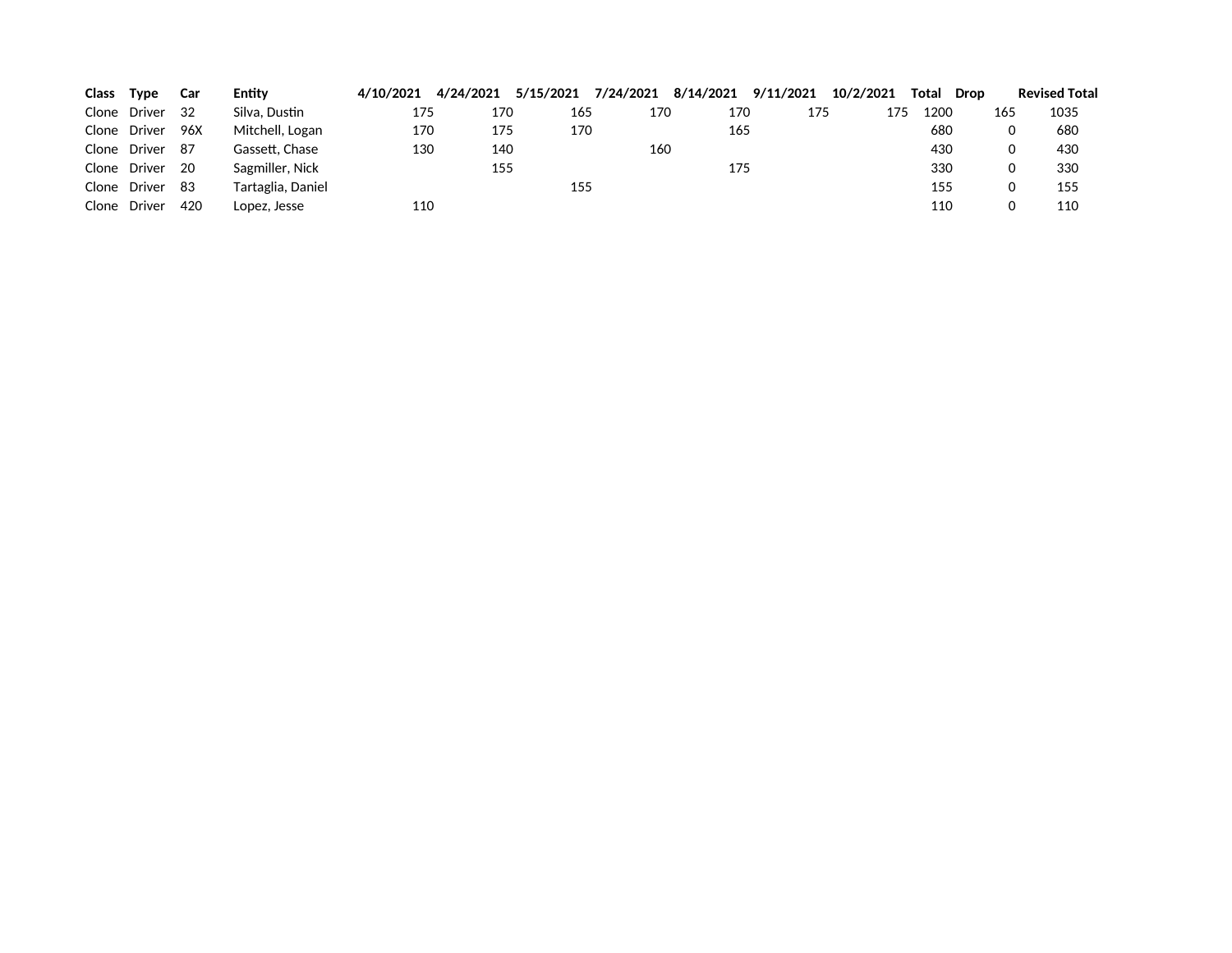| <b>Class</b> | Type                | Car  | Entity                  | 4/10/2021 | 4/24/2021 | 5/15/2021 | 7/24/2021 | 8/14/2021 | 9/11/2021 | 10/2/2021 | 10/3/2021 | Total | Drop |              | <b>Revised Total</b> |
|--------------|---------------------|------|-------------------------|-----------|-----------|-----------|-----------|-----------|-----------|-----------|-----------|-------|------|--------------|----------------------|
| 500 Winged   | Driver              | 23C  | Samuels, Cody           | 175       | 145       | 175       | 175       | 170       | 175       | 175       | 175       | 1365  |      | 145          | 1220                 |
| 500 Winged   | Driver              | -28  | Hearron, Brady          | 155       | 175       | 150       | 155       | 145       |           | 150       | 105       | 1035  |      | $\Omega$     | 1035                 |
| 500 Winged   | Driver              | 81A  | Alves, Jeremy           |           | 130       | 135       | 115       | 160       | 120       | 170       | 160       | 990   |      | $\Omega$     | 990                  |
| 500 Winged   | Driver              | 54V  | Van Essen, Jacob        | 160       |           | 155       |           | 155       | 150       | 155       | 155       | 930   |      | 0            | 930                  |
| 500 Winged   | Driver              | 11M  | Moody. Wyatt            | 125       | 105       | 145       | 150       | 135       | 105       | 130       | 130       | 1025  |      | 105          | 920                  |
| 500 Winged   | Driver              | - 60 | Morrison, Tailer        | 120       | 165       | 95        |           | 110       |           | 145       | 165       | 800   |      | $\mathbf{0}$ | 800                  |
| 500 Winged   | Driver              | 21G  | Revious, Garrett        |           |           | 100       | 135       |           | 125       | 105       | 125       | 590   |      | $\mathbf{0}$ | 590                  |
| 500 Winged   | Driver              | 12M  | Moody. Larry            | 130       | 155       | 105       | 160       |           |           |           |           | 550   |      | $\Omega$     | 550                  |
| 500 Winged   | Driver              | 13B  | Benedict, Thomas        | 115       | 110       | 90        |           |           |           | 140       | 95        | 550   |      | $\mathbf{0}$ | 550                  |
| 500 Winged   | Driver              | 17C  | Timberlake, Christopher | 150       | 125       | 140       |           |           | 115       |           |           | 530   |      | $\Omega$     | 530                  |
| 500 Winged   | Driver              | 18Z  | Neelev. Zack            | 140       | 100       | 130       | 130       |           |           |           |           | 500   |      | $\mathbf{0}$ | 500                  |
| 500 Winged   | Driver              | -14  | Walls, Brian            |           |           |           | 110       |           | 155       |           | 120       | 385   |      | $\Omega$     | 385                  |
| 500 Winged   | Driver              | - 86 | Ennis, Chris            |           | 170       | 115       |           |           |           |           |           | 285   |      | $\Omega$     | 285                  |
| 500 Winged   | Driver <sub>9</sub> |      | Clem. Rilev             | 170       |           |           |           |           |           |           |           | 170   |      | $\mathbf{0}$ | 170                  |